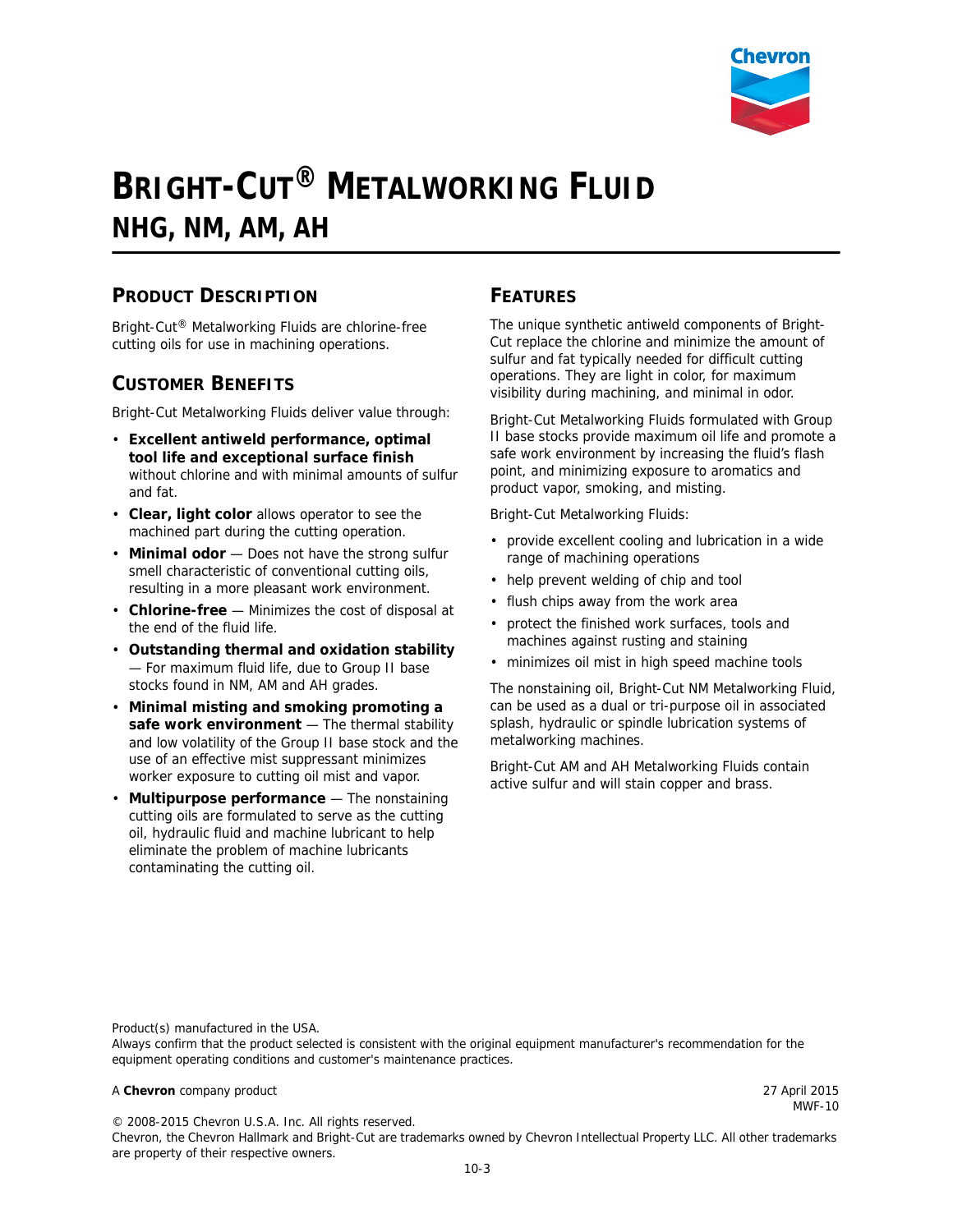### **APPLICATIONS**

Do not use Bright-Cut® Metalworking Fluids in high pressure systems in the vicinity of flames, sparks and hot surfaces. Use only in well ventilated areas. Keep container closed.

The **severity** of the machining operation and the **machinability** of the metal are the criteria for selecting the proper cutting oil.

#### **Bright-Cut NHG Metalworking Fluid**

- Service Classification: Honing/Grinding, Nonstaining
- A low viscosity cutting oil that is designed for use in light duty machining or honing and grinding operations on ferrous and nonferrous metals, particularly aluminum, magnesium and their alloys. It can also be mixed with other Bright-Cut Metalworking Fluids to adjust their compounding to meet the demands of a specific machining operation.
- **Not for sale or use in the South Coast Air Quality Management District or the Ventura County Air Pollution Control District of California**

#### **Bright-Cut NM Metalworking Fluid**

- Service Classification: Medium Duty, Nonstaining
- The workhorse tri-purpose cutting oil, suitable for automatic screw machine operations on freemachining to intermediate steels, and intermediate to difficult nonferrous metals.

#### **Bright-Cut AM Metalworking Fluid**

- Service Classification: Medium Duty, Active
- A versatile, general purpose cutting oil for use with carbon steels and alloy steels. It provides the cooling needed for light-to-moderately severe machining operations and gives excellent tool life and finishes in operations such as tapping, threading, drilling, gear shaving and turning.

#### **Bright-Cut AH Metalworking Fluid**

- Service Classification: Heavy Duty, Active
- Provides excellent performance for a wide range of applications. It is suitable for machining tough alloy steels and stainless steels. It is well adapted for broaching, threading, tapping and other difficult operations requiring a heavy duty oil for tool life and finish. This oil may be blended with Bright-Cut NHG Metalworking Fluid for less severe applications.

Always confirm that the product selected is consistent with the original equipment manufacturer's recommendation for the equipment operating conditions and customer's maintenance practices.